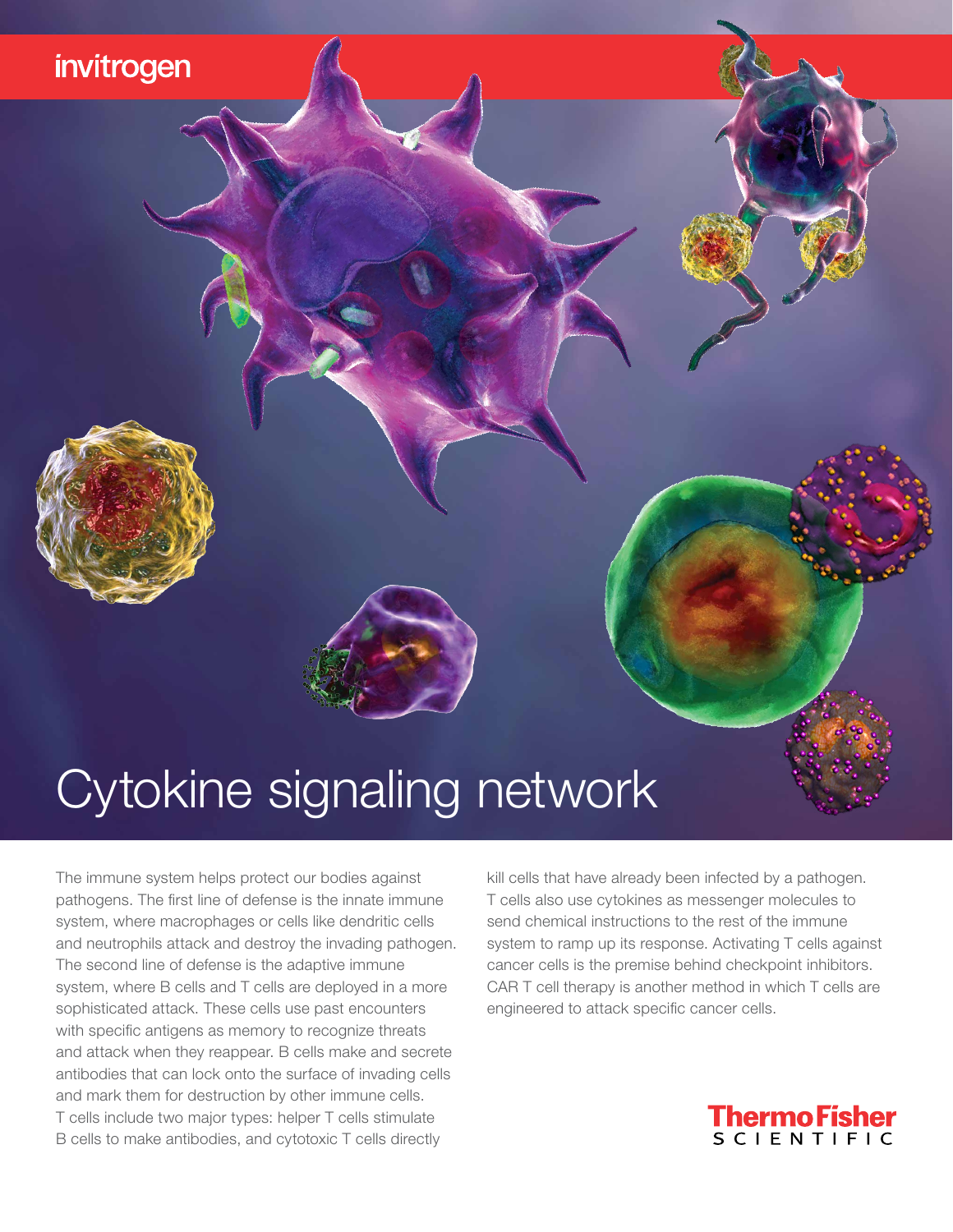# **Oytokine signaling network** Cytokine signaling network

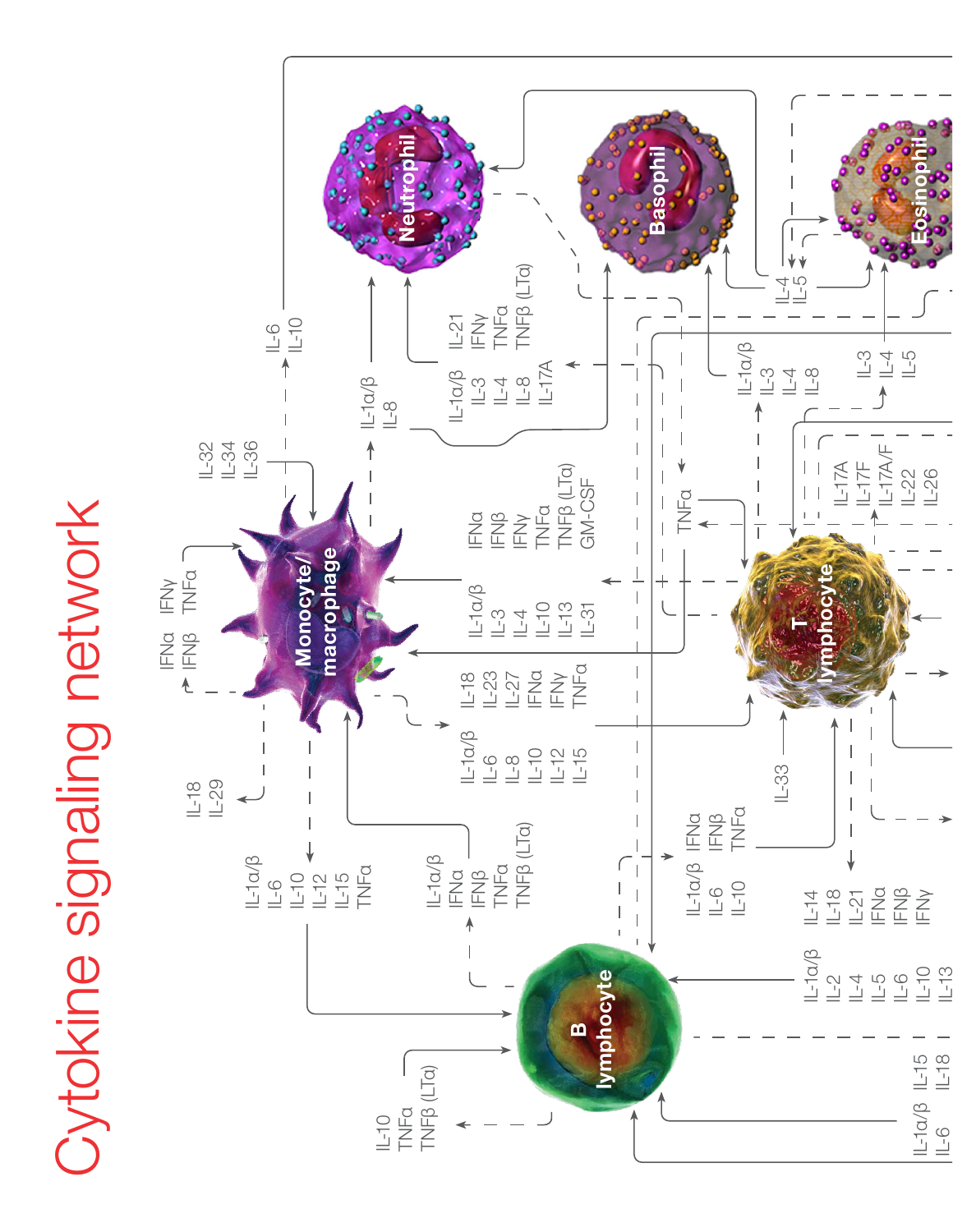

# Find out more at thermofisher.com/immunoassay Find out more at [thermofisher.com/immunoassay](http://thermofisher.com/immunoassay)



| Cell type                                                                                   | <b>Function</b>                                                                                                                                                    |
|---------------------------------------------------------------------------------------------|--------------------------------------------------------------------------------------------------------------------------------------------------------------------|
| Dendritic cell                                                                              | Presents antigens to T cells                                                                                                                                       |
| Mast cell                                                                                   | Releases histamines during allergic and inflammatory response                                                                                                      |
| B lymphocyte (B cell)                                                                       | Secretes antibodies against foreign substances                                                                                                                     |
| T lymphocyte (T cell)                                                                       | Finds and destroys foreign substances                                                                                                                              |
| Monocyte/macrophage                                                                         | Aids in phagocytosis to eliminate foreign substances                                                                                                               |
| Natural killer cell                                                                         | Contains viral infections while T cells work to eliminate them                                                                                                     |
| - Neutrophil (most abundant)<br>- Basophil (least abundant)<br>Granulocytes<br>- Eosinophil | White blood cells (leukocytes) characterized by the presence of<br>granules (small particles) containing enzymes that are released<br>during allergy and infection |